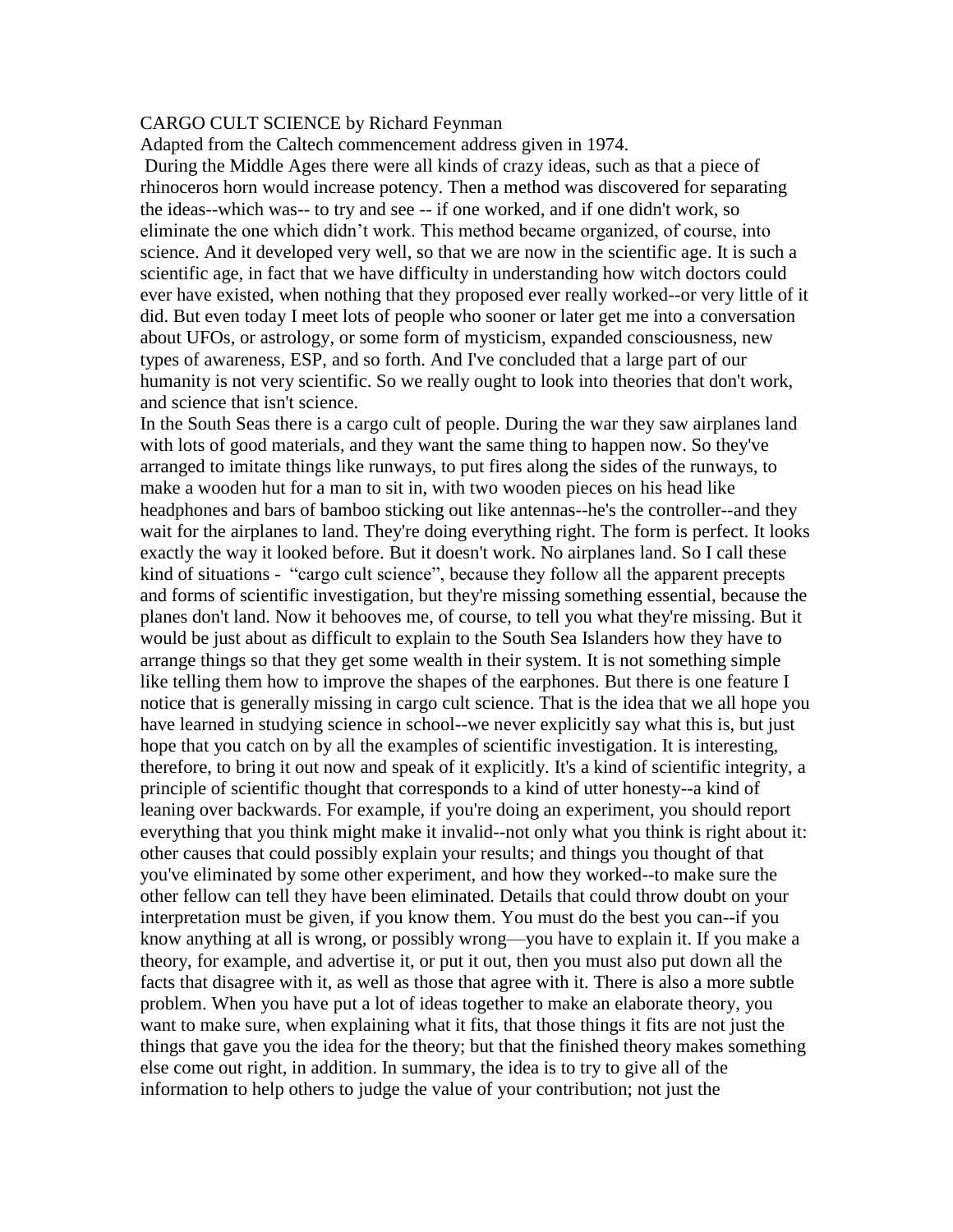information that leads to judgment in one particular direction or another. The easiest way to explain this idea is to contrast it, for example, with advertising. Last night I heard that Wesson oil doesn't soak through food. Well, that's true. It's not dishonest; but the thing I'm talking about is not just a matter of not being dishonest, it's a matter of scientific integrity, which is another level. The fact that should be added to that advertising statement is that no oils soak through food, if operated at a certain temperature. If operated at another temperature, they all will-- including Wesson oil. So it's the implication which has been conveyed, not the fact, which is true, and the difference is what we have to deal with. *We've learned from experience that the truth will come out*. Other experimenters will repeat your experiment and find out whether you were wrong or right. Nature's phenomena will agree or they'll disagree with your theory. And, although you may gain some temporary fame and excitement, you will not gain a good reputation as a scientist if you haven't tried to be very careful in this kind of work. And it's this type of integrity, this kind of care *not to fool yourself*, that is missing to a large extent in much of the research in cargo cult science. A great deal of their difficulty is, of course, the difficulty of the subject and the inapplicability of the scientific method to the subject. Nevertheless it should be remarked that this is not the only difficulty. That's why the planes didn't land--and they don't land. We have learned a lot from experience about how to handle some of the ways we fool ourselves. One example: Millikan measured the charge on an electron by an experiment with falling oil drops, and got an answer which we now know not to be quite right. It's a little bit off, because he had the incorrect value for the viscosity of air. It's interesting to look at the history of measurements of the charge of the electron, after Millikan. If you plot them as a function of time, you find that one is a little bigger than Millikan's, and the next one's a little bit bigger than that, and the next one's a little bit bigger than that, until finally they settle down to a number which is higher. Why didn't they discover that the new number was higher right away? It's a thing that scientists are always prone to. When they got a number that was too high above Millikan's, they thought something must be wrong--and they would look for and find a reason why something might be wrong. When they got a number closer to Millikan's value they didn't look so hard. And so they eliminated the numbers that were too far off. We've learned those tricks nowadays, and now we don't have that kind of a disease. But this long history of learning *how not to fool ourselves*, of having utter scientific integrity is, I'm sorry to say, something that we *haven't specifically included in any particular course* that I know of. We just hope you've caught on by osmosis. The first principle is that you must not fool yourself and *you* are the easiest person to fool. So you have to be very careful about that. After you've not fooled yourself, it's easy not to fool other scientists. You just have to be honest in a conventional way after that. …. I would like to add something that's not essential to the science, but something I kind of believe, which is that you should not fool the layman when you're talking as a scientist. I'm talking about a specific, extra type of integrity that is not lying, but bending over backwards to show how you are maybe wrong, that you ought to have when acting as a scientist. And this is our responsibility as scientists, certainly to other scientists, and *I think to laymen also*. For example, I was a little surprised when I was talking to a friend who was going to go on the radio. He does work on cosmology and astronomy, and he wondered how he would explain what the